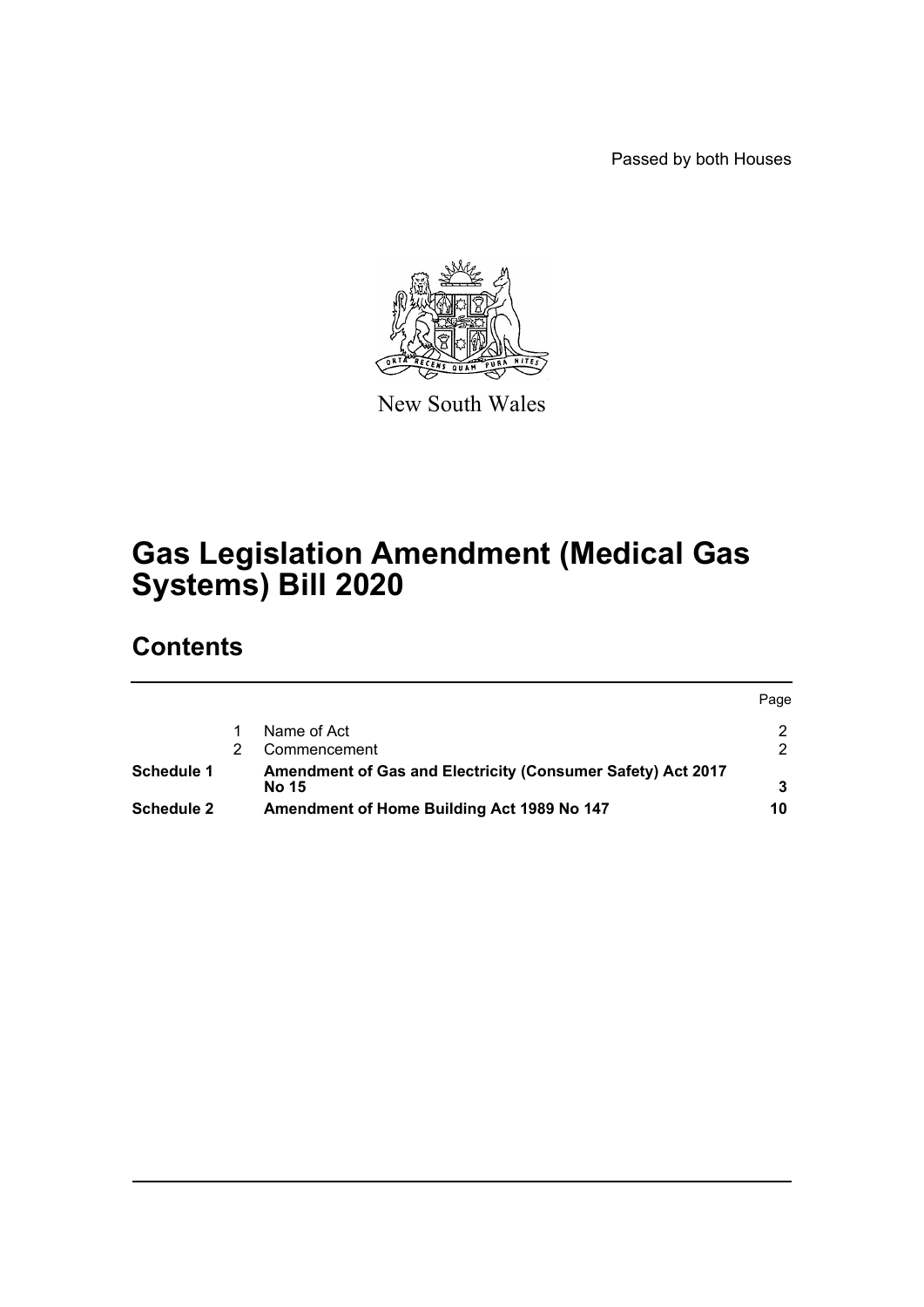*I certify that this public bill, which originated in the Legislative Assembly, has finally passed the Legislative Council and the Legislative Assembly of New South Wales.*

> *Clerk of the Legislative Assembly. Legislative Assembly, Sydney, , 2020*



New South Wales

# **Gas Legislation Amendment (Medical Gas Systems) Bill 2020**

Act No , 2020

An Act to amend the *Gas and Electricity (Consumer Safety) Act 2017* and *Home Building Act 1989* to provide for a regulatory scheme for persons and other entities involved in medical gas systems in health and medical facilities and in mechanical services and medical gas work; and for related purposes.

*I have examined this bill and find it to correspond in all respects with the bill as finally passed by both Houses.*

*Assistant Speaker of the Legislative Assembly.*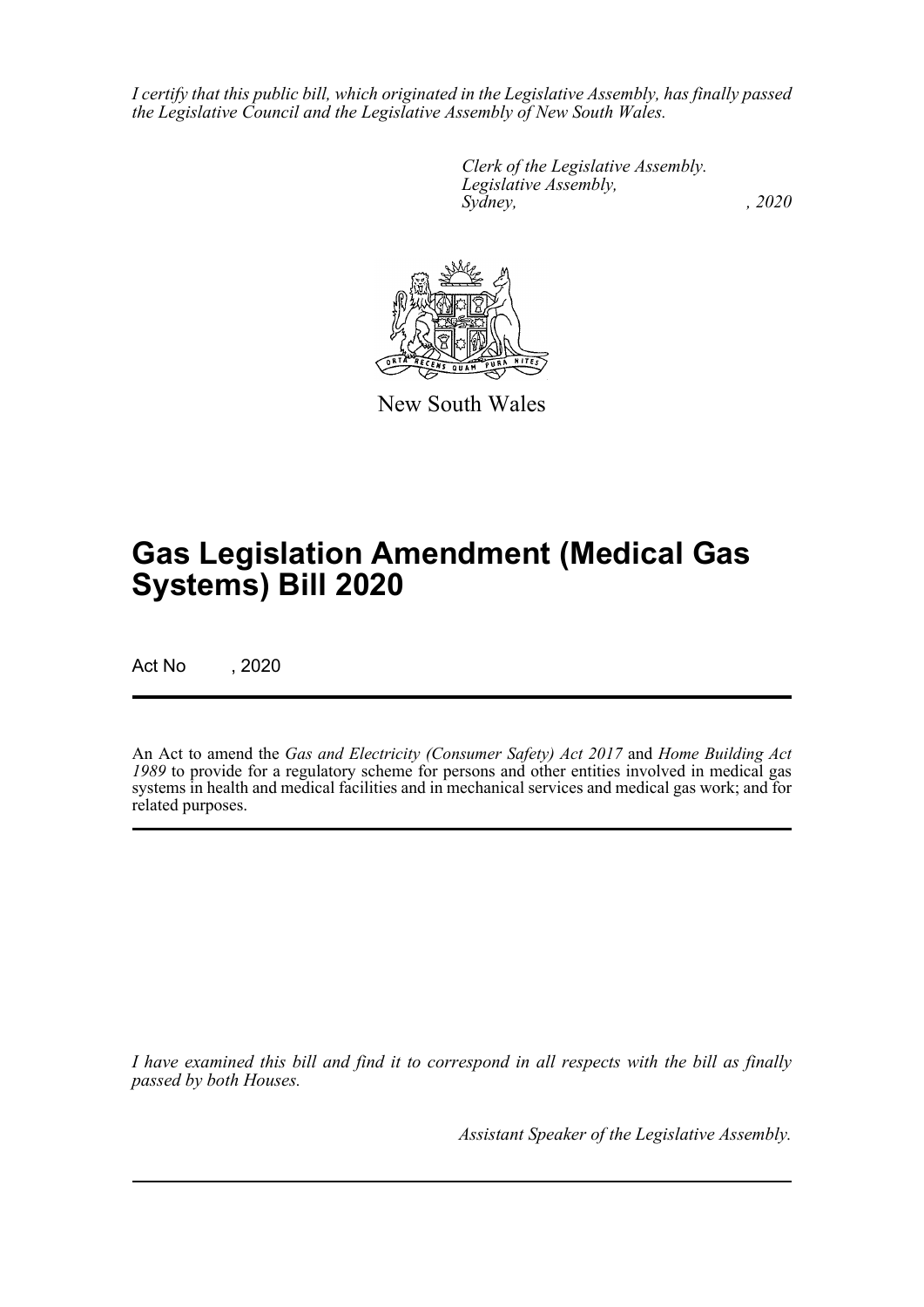Gas Legislation Amendment (Medical Gas Systems) Bill 2020 [NSW]

### <span id="page-2-0"></span>**The Legislature of New South Wales enacts—**

#### **1 Name of Act**

This Act is the *Gas Legislation Amendment (Medical Gas Systems) Act 2020*.

#### <span id="page-2-1"></span>**2 Commencement**

This Act commences on 1 November 2020.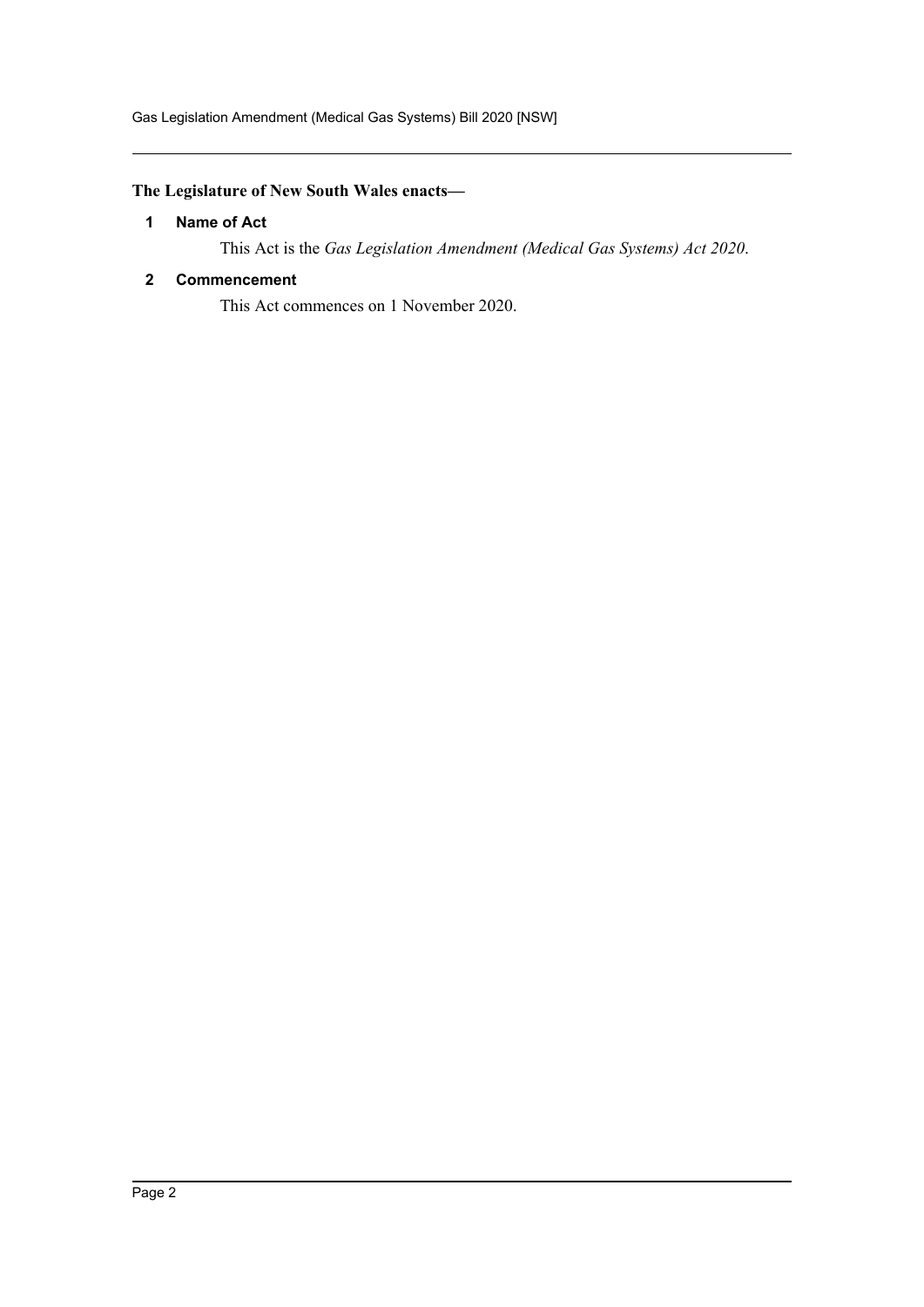## <span id="page-3-0"></span>**Schedule 1 Amendment of Gas and Electricity (Consumer Safety) Act 2017 No 15**

#### **[1] Section 4 Definitions**

Omit "this Act." from the definition of *gas* in section 4(1). Insert instead—

this Act,

but does not include a medical gas.

#### **[2] Section 4(1), definition of "gas appliance"**

Omit "not include an internal combustion engine that is installed in, or forms part of, a vehicle, vessel or machine.".

Insert instead—

not include—

- (a) an internal combustion engine that is installed in, or forms part of, a vehicle, vessel or machine, or
- (b) an appliance used in a medical facility for the supply or removal of a medical gas.

#### **[3] Section 4(1), definition of "gas installation"**

Omit "not include an autogas installation." Insert instead—

not include—

- (c) an autogas installation, or
- (d) a medical gas installation.

#### **[4] Section 4(1)**

Insert in alphabetical order—

#### *mechanical services and medical gas work* has the same meaning as in the *Home Building Act 1989*.

*medical facility* means the following—

- (a) a hospital within the meaning of the *Public Health Act 2010*,
- (b) an aged care facility,
- (c) a veterinary hospital within the meaning of the *Veterinary Practice Act 2003*,
- (d) another place where medical gas is supplied or removed (except as prescribed by the regulations).

*medical gas* means a substance used for medical purposes and prescribed by the regulations as a medical gas.

*medical gas installation* means a reticulated system of pipes, hoses or lines that conveys or controls the supply or removal of medical gases, including associated fixtures or fittings and any other thing prescribed by the regulations, but not including anything connected to and extending or situated beyond a wall outlet or NIST fitting.

*medical gas technician work* means the commissioning, testing, verification or certification of a medical gas installation.

*medical gasfitting work* means the construction, installation, replacement, repair, alteration, maintenance, testing or commissioning of a medical gas installation and includes incidental design work.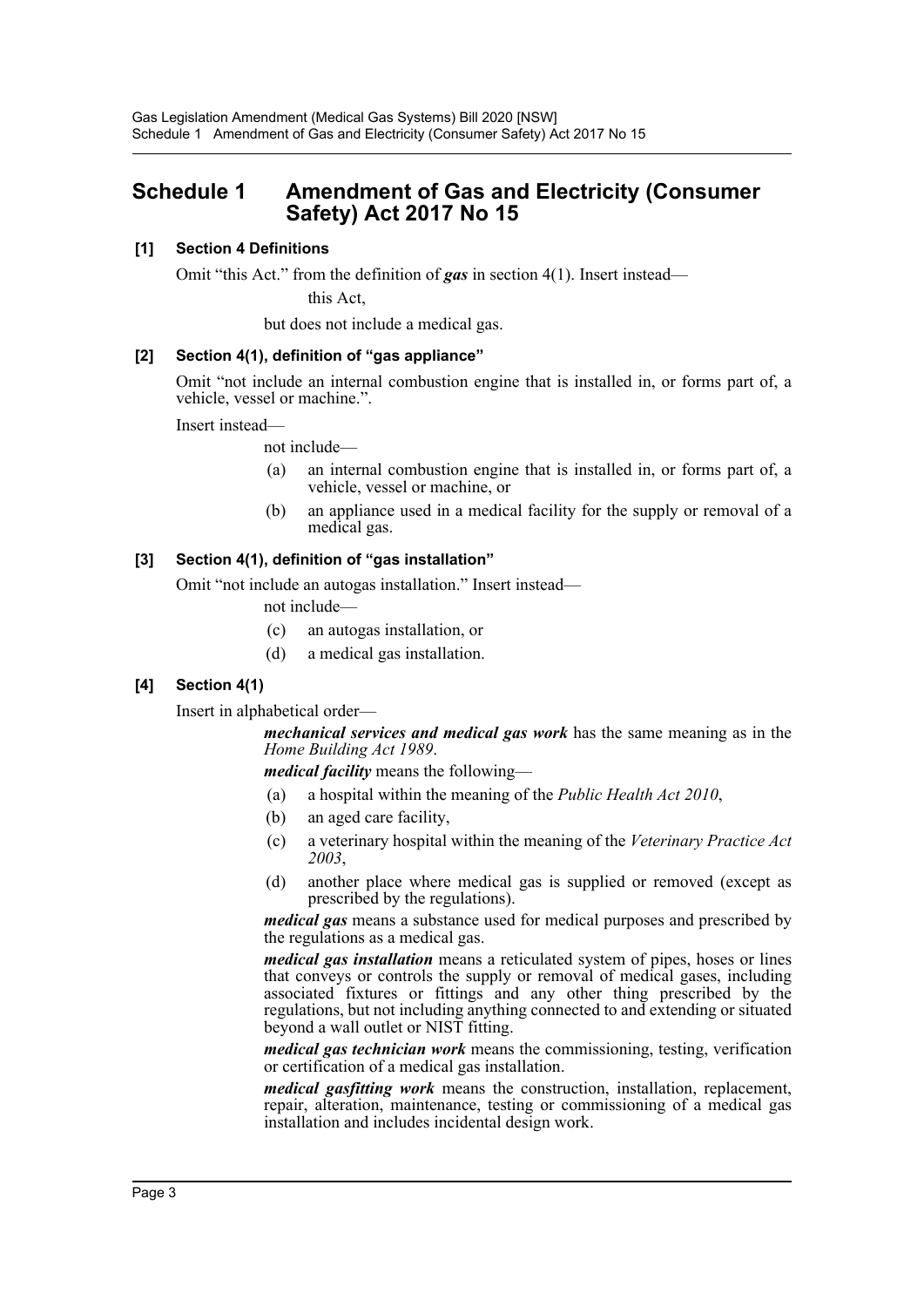#### **[5] Section 5A**

Insert after section 5—

#### **5A Parts 6 and 7 of Act extend to medical gasfitting work and medical gas technician work**

- (1) Parts 6 (Accident reporting and investigations) and 7 (Enforcement) extend, with any necessary modifications, to medical gasfitting work and medical gas technician work and for that purpose a reference in those Parts to—
	- (a) *gas* is taken to include a reference to *medical gas*, and
	- (b) a *gas installation* is taken to include a reference to a *medical gas installation*, and
	- (c) *gasfitting work* is taken to include a reference to *medical gasfitting work* and *medical gas technician work*, and
	- (d) an *authorised gasfitter* is taken to include a reference to a person who is authorised under this Act to carry out medical gasfitting work or medical gas technician work, and
	- (e) a *serious gas accident* is taken to include a reference to a *serious medical gas accident*.
- (2) In this section—

*serious medical gas accident* means an accident—

- (a) caused by the use of a medical gas installation or by work carried out on a medical gas installation, and
- (b) as a consequence of which a person dies or suffers permanent disability, is hospitalised, receives treatment from a registered health practitioner or is unable to attend work for any period of time.

#### **[6] Part 5A**

Insert after section 38—

## **Part 5A Medical gas**

#### **Division 1 Medical gasfitting work and medical gas technician work**

#### **38A Work to comply with regulations**

- (1) A person must not carry out medical gasfitting work, medical gas technician work or mechanical services and medical gas work otherwise than in accordance with the following—
	- (a) the relevant Australian standards or, if a particular Australian standard is prescribed by the regulations in relation to the work, that Australian standard,
	- (b) any relevant standards of the International Organization for Standardization that are prescribed by the regulations in relation to the work,
	- (c) any standards or requirements specified by the Health Secretary by order in writing and published on the website of the Ministry of Health. Maximum penalty—
	- (a) in the case of an individual—
		- (i) 500 penalty units for a first offence, or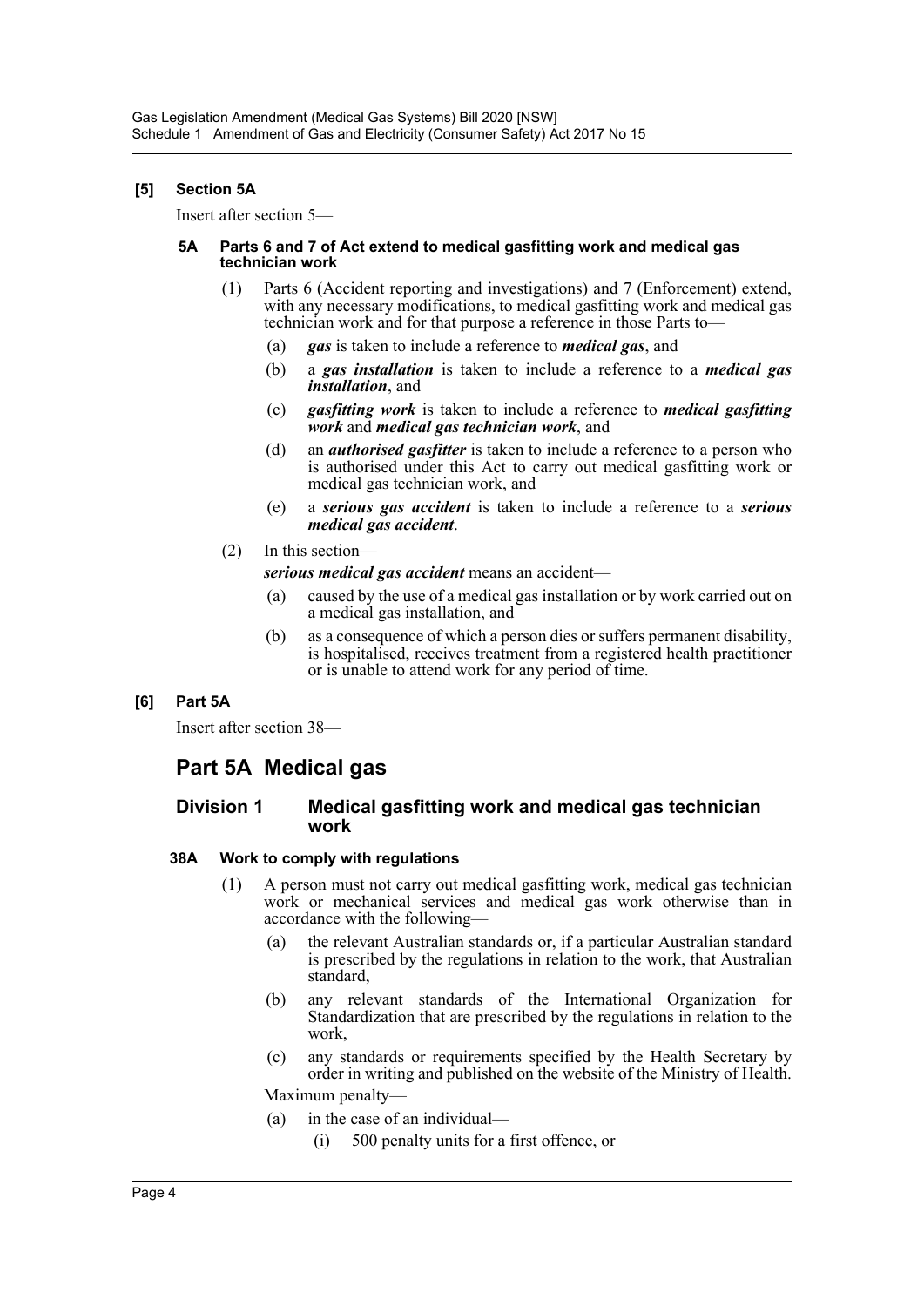- (ii) 750 penalty units or imprisonment for 2 years, or both, for a second or subsequent offence, or
- (b) in the case of a corporation—
	- (i) 5,000 penalty units for a first offence, or
	- (ii) 7,500 penalty units for a second or subsequent offence.

**Note.** An offence against this section committed by a corporation is an executive liability offence attracting executive liability for a director or other person involved in the management of the corporation—see section 63.

- (2) To avoid doubt, a standard or requirement under subsection (1) may—
	- (a) apply generally or be limited in its application by reference to specified exceptions or factors, or
	- (b) apply differently according to different factors of a specified kind,
	- or both.
- (3) In this section—

*Health Secretary* means the Secretary of the Ministry of Health.

### **Division 2 Medical gas installations**

#### **38B Responsibilities of persons concerning the safety of medical gas installations**

- (1) A person responsible for a medical gas installation at a place must, to the best of the person's ability and knowledge, ensure that the installation is, while it is connected to the source of the supply of medical gas, maintained in accordance with—
	- (a) the relevant Australian standards or, if a particular Australian standard is prescribed by the regulations in relation to the installation, that Australian standard, and
	- (b) any relevant standards of the International Organization for Standardization that are prescribed by the regulations in relation to the installation.

Maximum penalty—500 penalty units in the case of a corporation and 150 penalty units in the case of an individual.

(2) In this section—

*person responsible* for a medical gas installation at a place means—

- (a) the occupier of the place, or
- (b) if there is no occupier, any owner of the place.

#### **38C Offence of interfering with medical gas installations**

(1) A person who carries out any type of work for fee or reward at or near a place where a medical gas installation is located must ensure that the carrying out of the work, and the work, do not interfere with the installation in a way that adversely affects the safety of the installation.

Maximum penalty—500 penalty units in the case of a corporation and 200 penalty units in the case of an individual.

- (2) A person who—
	- (a) carries out any type of work at or near a place where a medical gas installation is located, and
	- (b) carries out the work in a way that adversely affects the safety of the installation, and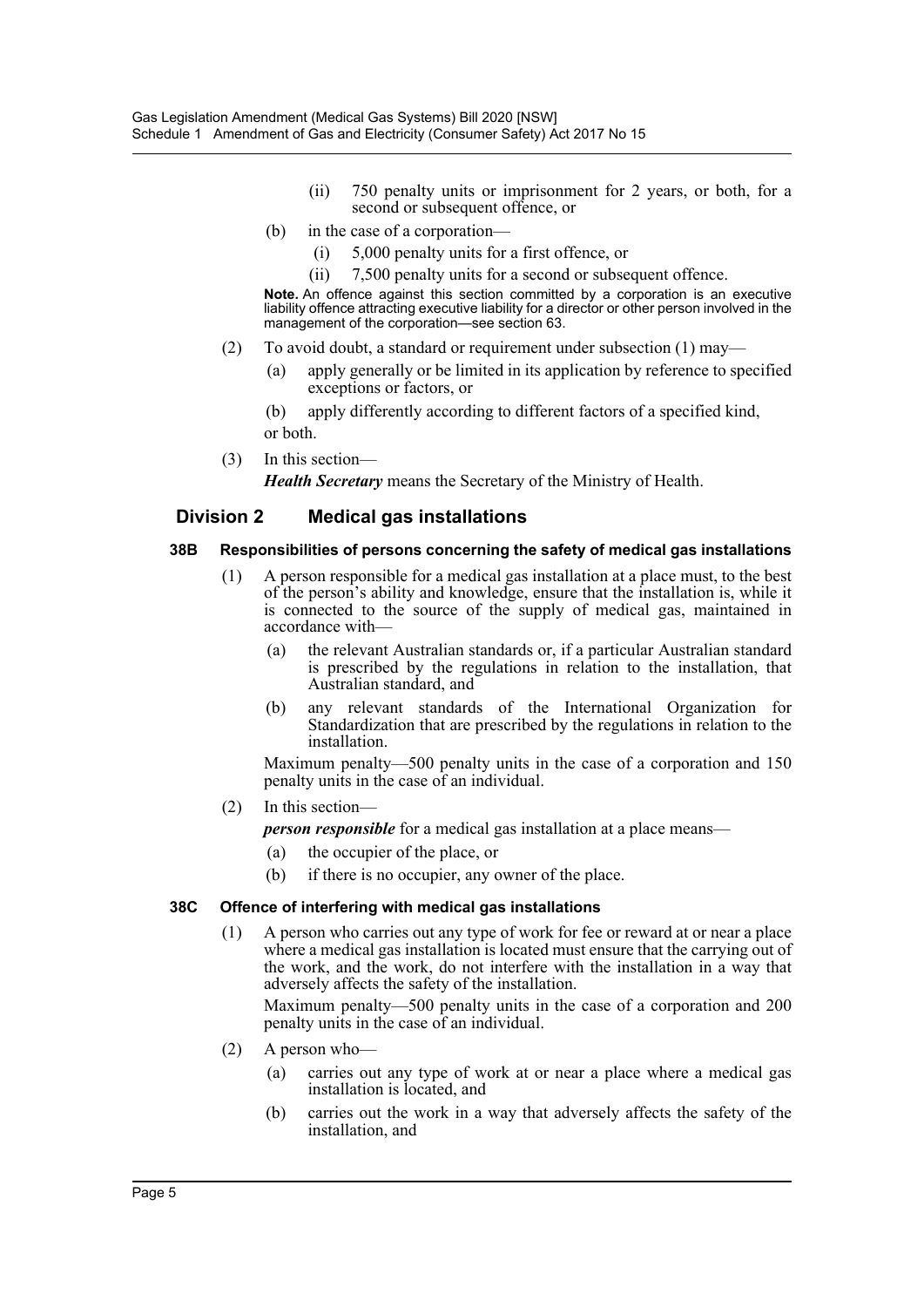(c) knows, or ought to have known, that the installation has been adversely affected,

must, as soon as is reasonably practicable after becoming aware that the installation has been adversely affected, notify the person responsible for the installation (within the meaning of section 38B) of that fact.

Maximum penalty—500 penalty units in the case of a corporation and 200 penalty units in the case of an individual.

#### **38D Notice of defective medical gas installation**

- (1) The responsible person for medical gasfitting work or medical gas technician work carried out on land must give the following persons written notice of any defective medical gas installation on the land discovered in the course of carrying out the medical gasfitting work—
	- (a) the owner of the land,
	- (b) the occupier of the land (if the owner does not occupy the land).

Maximum penalty—100 penalty units.

(2) The responsible person for medical gasfitting work, medical gas technician work or mechanical services and medical gas work carried out on land must give the Secretary written notice of any defective medical gas installation on the land discovered in the course of carrying out the medical gasfitting work that poses an imminent threat to public health or safety.

Maximum penalty—100 penalty units.

- (3) Notice of a defective gas installation required to be given under this section must be given—
	- (a) in relation to notice referred to in subclause (1)—as soon as practicable after the defective gas installation is discovered, and
	- (b) in relation to notice referred to in subclause (2)—within 24 hours after the defective gas installation is discovered.
- (4) A defective medical gas installation is discovered if the responsible person, or a person carrying out the medical gasfitting work, medical gas technician work or mechanical services and medical gas work under the responsible person's supervision, becomes aware that the installation concerned is defective.
- (5) In this section—

*responsible person* for medical gasfitting work, medical gas technician work or mechanical services and medical gas work means—

- (a) in the case of work carried out or proposed to be carried out by the holder of an endorsed contractor licence or a supervisor certificate under the *Home Building Act 1989* authorising the holder to do the work, the holder of that licence or certificate, or
- (b) in the case of work carried out or proposed to be carried out under the immediate or general supervision of the holder of an endorsed contractor licence or a supervisor certificate under the *Home Building Act 1989* authorising the holder to supervise the work, the holder of the endorsed contractor licence or supervisor certificate.

#### **38E Regulation of installations**

The regulations may make provision for or with respect to the following matters—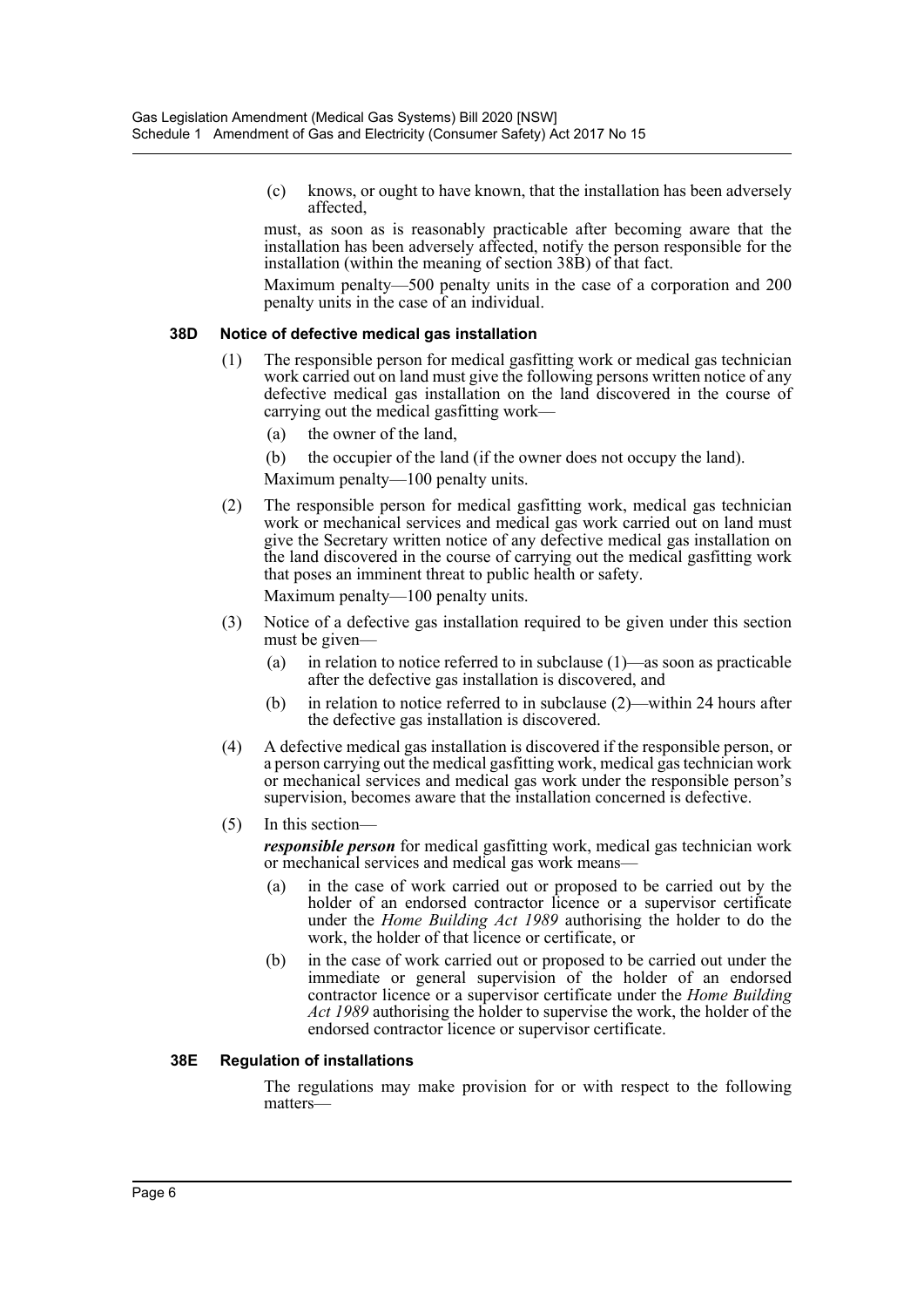- (a) testing, inspection and compliance requirements that must be carried out on completion of medical gasfitting work or mechanical services and medical gas work,
- (b) the use and maintenance of medical gas installations,
- (c) the connection of containers, regulators or appliances to medical gas installations.

#### **[7] Section 39 Meanings of "serious electrical accident" and "serious gas accident"**

Insert after the definition of *serious gas accident*—

**Note.** For the purposes of Parts 6 and 7, *serious gas accident* is taken to include *serious medical gas accident*. See section 5A.

#### **[8] Section 40 Notification of serious electrical and gas accidents**

Omit section 40(1)(a). Insert instead—

- (a) in relation to a serious medical gas accident—within 24 hours after the accident, and
- (a1) in any other case—within 7 days after the accident, and

#### **[9] Section 44**

Omit the section. Insert instead—

#### **44 Arrangements with other public authorities regarding certain investigable incidents**

- (1) The Secretary, SafeWork NSW, the Energy Secretary and the Health Secretary may enter into arrangements regarding any one or more of the following—
	- (a) the referral of investigable incidents—
		- (i) to SafeWork NSW for investigation or other action under the *Work Health and Safety Act 2011*, or
		- (ii) to the Secretary for investigation or other action under this Act, or
		- (iii) to the Energy Secretary for investigation or other action under the *Electricity Supply Act 1995* or the *Gas Supply Act 1996*, or
		- (iv) to the Health Secretary for investigation or other action under any legislation administered by the Health Minister,
	- (b) matters concerning an investigable incident that is the subject of investigation or other action by more than one of those persons at the same time,
	- (c) the co-operative exercise of the respective functions of those persons in respect of investigable incidents,
	- (d) the sharing of information relevant to, and for the purposes of, enabling or assisting any of them to carry out their functions under this Part.
- (2) The Secretary, SafeWork NSW, the Energy Secretary and the Health Secretary are jointly to cause notice of any arrangements entered into under this section to be published in the Gazette as soon as is practicable after they are entered into. However, a failure to publish any such arrangements does not affect their validity.
- (3) A party to an arrangement entered into under this section—
	- (a) may decline, discontinue or defer an investigation or other action in relation to an investigable incident to give effect to the arrangement, and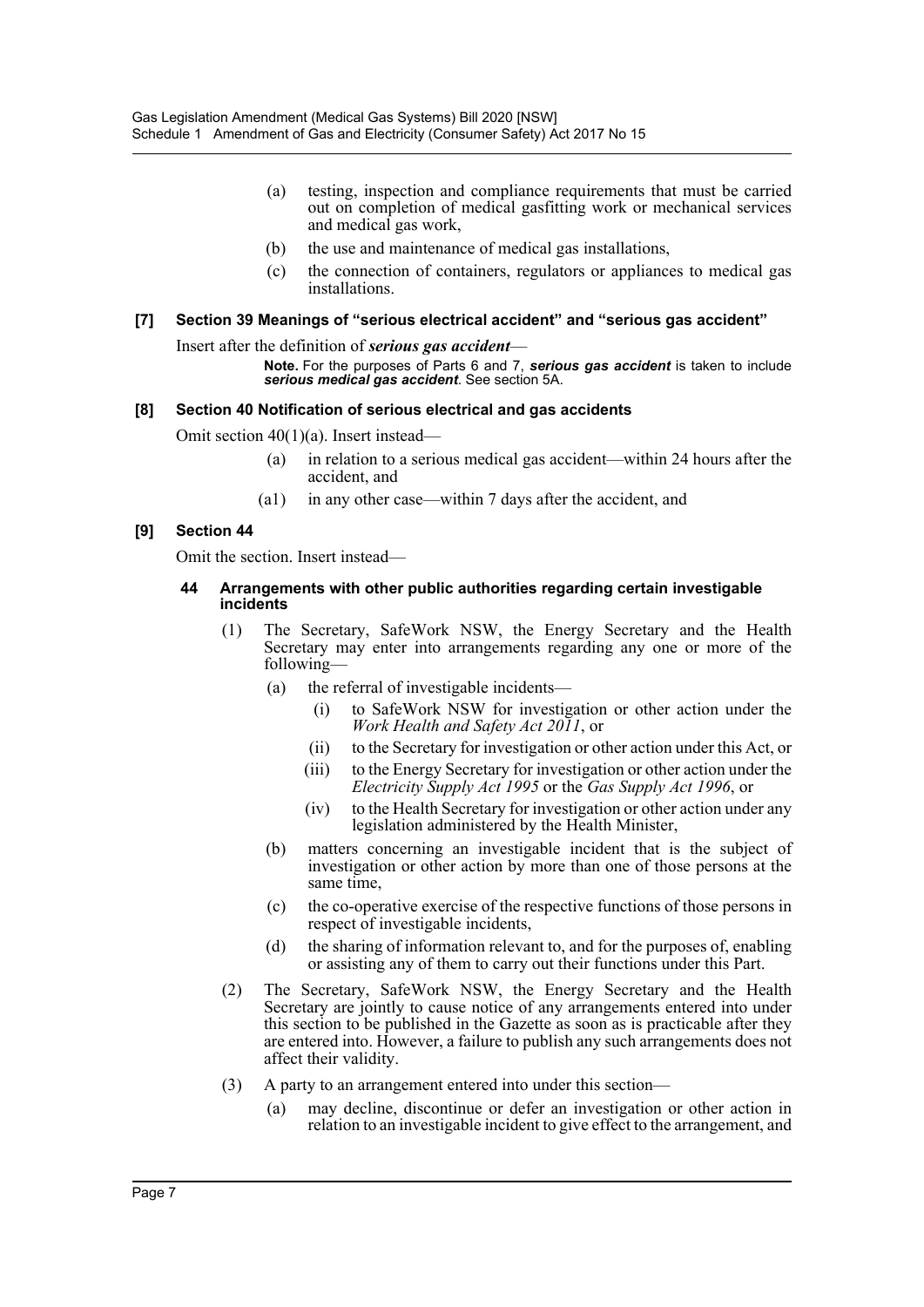- (b) may disclose any information concerning a matter involving an investigable incident that was duly obtained by that party to another party to the arrangement to which the matter is referred so as to give effect to the arrangement.
- (4) A party to which a matter is referred under an arrangement entered into under this section may investigate or deal with information obtained in respect of the matter referred in order to give effect to the arrangement.
- (5) In this section—

*Energy Secretary* means the Secretary of the Department of Planning, Industry and Environment.

*Health Minister* means the minister administering the *Public Health Act 2010*.

*Health Secretary* means the Secretary of the Ministry of Health.

*investigable incident* means an accident or other incident-

- (a) in which electricity, gas or medical gas is involved, and
- (b) as a consequence of which a person dies or suffers permanent disability, is hospitalised, receives treatment from a registered health practitioner or is unable to attend work for any period of time.

*SafeWork NSW* means SafeWork NSW as referred to in clause 1 of Schedule 2 to the *Work Health and Safety Act 2011*.

#### **[10] Section 53 Investigation of serious electrical or gas accidents**

Insert after section 53(b)—

(b1) seize, detain or remove, for the purpose of examination or testing, any part of a medical gas installation,

#### **[11] Section 53(c)**

Insert "or other recordings" after "photographs" in section 53(c).

#### **[12] Section 53(2)**

Insert at the end of the section—

(2) An authorised officer who is investigating an accident under Part 6 may be accompanied by a police officer or another person who the authorised officer believes will assist in the investigation, or both.

#### **[13] Section 63 Liability of directors etc for offences by corporation—offences attracting executive liability**

Insert after section  $63(1)(e)$ —

(e1) section 38A,

#### **[14] Section 68A**

Insert after section 68—

#### **68A Continuing offences**

(1) A person who is guilty of an offence because the person contravenes a requirement made by or under this Act or the regulations (whether the requirement is imposed by a notice or in another way) to do or cease to do something (whether or not within a specified period or before a particular time)—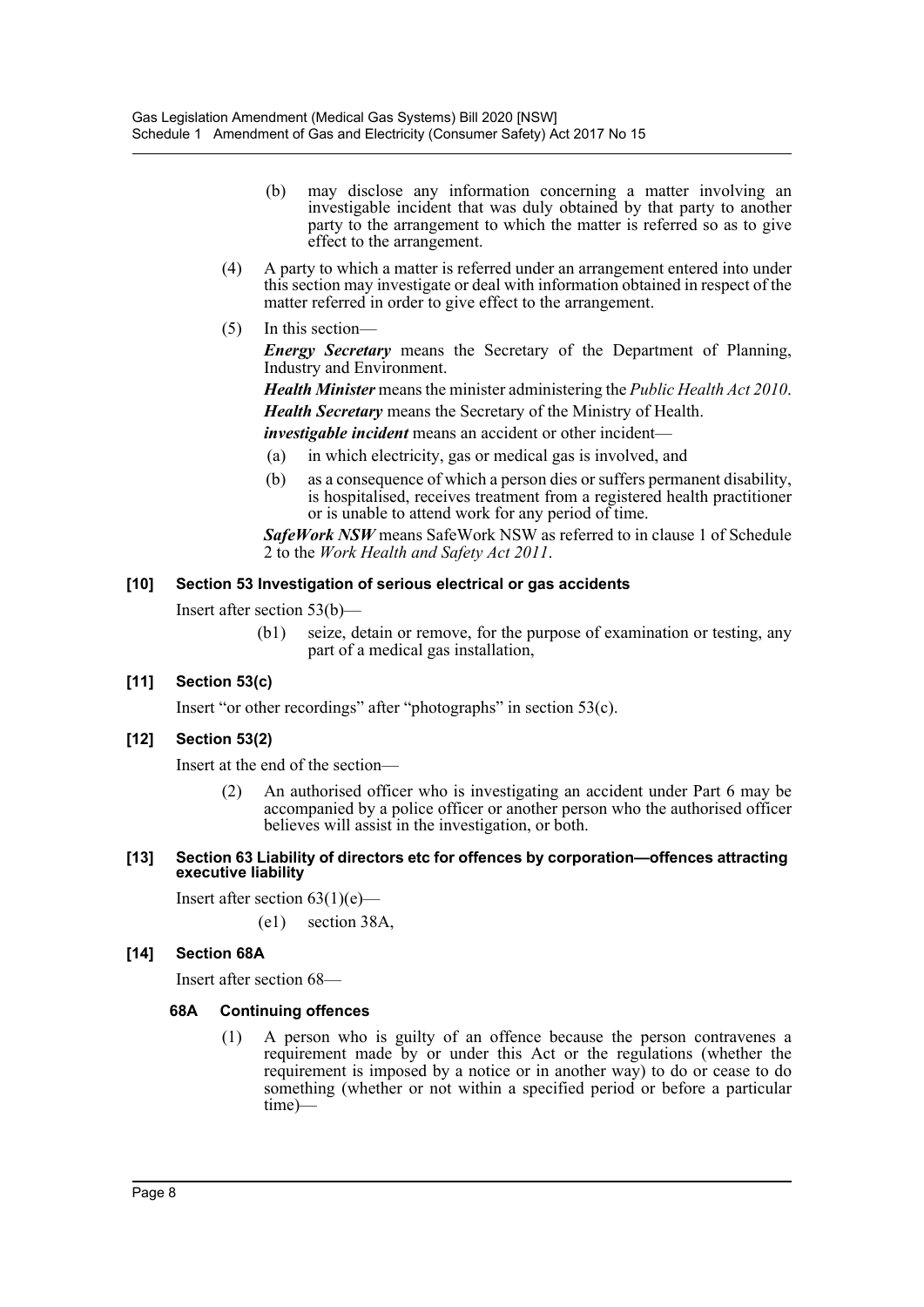- (a) continues, until the requirement is complied with and despite the fact that any specified period has expired or time has passed, to be liable to comply with the requirement, and
- (b) is guilty of a continuing offence for each day the contravention continues.
- (2) This section does not apply to an offence if the relevant provision of this Act or the regulations does not provide for a penalty for a continuing offence.
- (3) This section does not apply to the extent that a requirement of a notice is revoked.

#### **[15] Section 70 Disclosure of information**

Insert ", medical gas installations" after "gas installations" in section 70(3).

#### **[16] Section 75 Regulations**

Insert ", medical gas installations" after "gas installations" in section 75(2)(m).

#### **[17] Section 75(2)(n)**

Insert ", medical gasfitting work, medical gas technician work" after "gasfitting work".

#### **[18] Section 75(3A)**

Insert after section 75(3)—

(3A) Despite subsection (3), the regulations cannot exempt, or provide for the exemption, of a person from the requirements of Part 5A.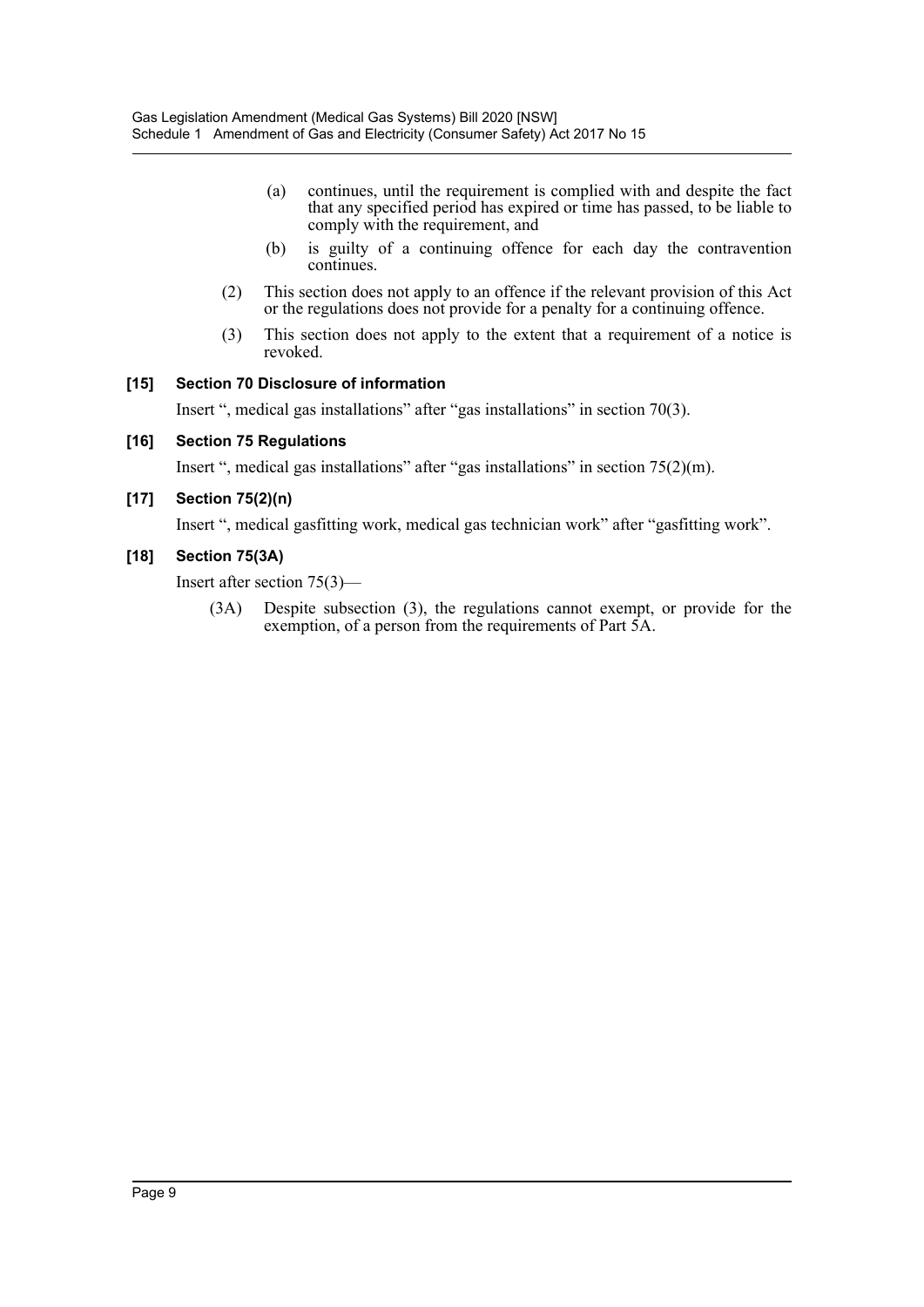## <span id="page-10-0"></span>**Schedule 2 Amendment of Home Building Act 1989 No 147**

#### **[1] Sections 15A–15C**

Insert after section 15—

#### **15A Unqualified mechanical services and medical gas work**

- (1) An individual must not do any mechanical services and medical gas work (whether or not it is also residential building work) except—
	- (a) as a qualified supervisor in respect of that work, or
	- (b) as the holder of a tradesperson certificate authorising its holder to do that work under supervision, but only if the work is done under the supervision and in accordance with the directions, if any, of a qualified supervisor.

Maximum penalty—1,000 penalty units in the case of a corporation and 200 penalty units in any other case.

- (2) Despite subsection (1), an apprentice or trainee may do mechanical services and medical gas services work even though the apprentice or trainee is not a qualified supervisor or holder, but only if a qualified supervisor—
	- (a) is present at all times where the work is being done by the apprentice or trainee, and
	- (b) is available to be consulted by, and to give directions relating to how the work is to be done to, the apprentice or trainee.
- (3) A qualified supervisor who is supervising any mechanical services and medical gas work being done by an apprentice or trainee as referred to in subsection  $(1)(b)$  must-
	- (a) give directions that are adequate to enable the work to be done correctly by the apprentice or trainee performing it, and
	- (b) personally ensure that the work is correctly done.

Maximum penalty—1,000 penalty units in the case of a corporation and 200 penalty units in any other case.

- (4) A qualified supervisor who is supervising any mechanical services and medical gas work being done by an apprentice or trainee as referred to in subsection (2) must—
	- (a) give directions that are adequate to enable the work to be done correctly by the apprentice or trainee performing it (which, unless the qualified supervisor considers it unnecessary, must include directions requiring the apprentice or trainee to advise in detail on progress with the work), and
	- (b) be present when the work is being done and be available to be consulted by, and to give directions relating to how the work is to be done to, the apprentice or trainee, and
	- (c) personally ensure that the work is correctly done.

Maximum penalty—1,000 penalty units in the case of a corporation and 200 penalty units in any other case.

- (5) Despite subsection (1), a person may do mechanical services and medical gas work that is also the following—
	- (a) plumbing and drainage work within the meaning of the *Plumbing and Drainage Act 2011*,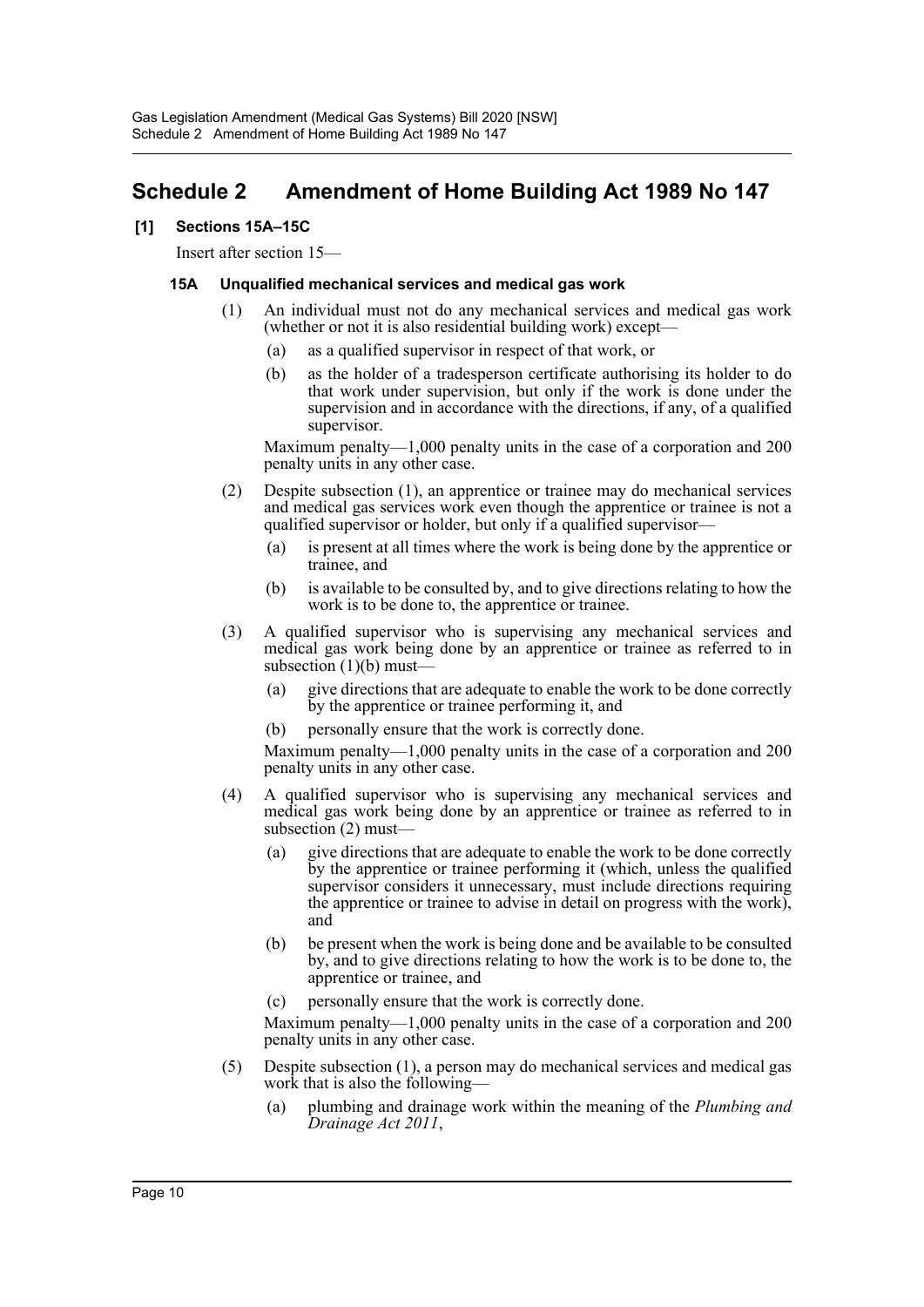- (b) work declared to be refrigeration work or air-conditioning work by the regulations under the *Home Building Act 1989*,
- (c) roof plumbing work within the meaning of the *Home Building Act 1989*,
- (d) specialist work within the meaning of section 34 of the *Design and Building Practitioners Act 2020* in relation to a medical gas installation,

if the person is—

- (e) the holder of an endorsed contractor licence, or of a supervisor or tradesperson certificate, authorising its holder to do that work, or
- (f) under the immediate supervision of the holder of a contractor licence or supervisor certificate that is endorsed with respect to that work.
- (6) This section applies to an individual acting in the course of his or her employment by the Crown.
- (7) In this section—

*apprentice* has the same meaning as in the *Apprenticeship and Traineeship Act 2001*.

*qualified supervisor*, in respect of a class of work, means the holder of an endorsed contractor licence, or a supervisor certificate, authorising its holder to do that work.

*trainee* has the same meaning as in the *Apprenticeship and Traineeship Act 2001*.

#### **15B Unqualified medical gasfitting work**

- (1) An individual must not do any medical gasfitting work (whether or not it is also residential building work) except—
	- (a) as a qualified supervisor in respect of that work, or
	- (b) as the holder of a tradesperson certificate authorising its holder to do that work under supervision, but only if the work is done under the supervision and in accordance with the directions, if any, of a qualified supervisor.

Maximum penalty—1,000 penalty units in the case of a corporation and 200 penalty units in any other case.

- (2) Despite subsection (1), an apprentice or trainee may do medical gasfitting work even though the apprentice or trainee is not a qualified supervisor or holder, but only if a qualified supervisor—
	- (a) is present at all times where the work is being done by the apprentice or trainee, and
	- (b) is available to be consulted by, and to give directions relating to how the work is to be done to, the apprentice or trainee.
- (3) A qualified supervisor who is supervising medical gasfitting work being done by an apprentice or trainee as referred to in subsection  $(1)(\tilde{b})$  must—
	- (a) give directions that are adequate to enable the work to be done correctly by the apprentice or trainee performing it, and
	- (b) personally ensure that the work is correctly done.

Maximum penalty—1,000 penalty units in the case of a corporation and 200 penalty units in any other case.

(4) A qualified supervisor who is supervising medical gasfitting work being done by an apprentice or trainee as referred to in subsection (2) must—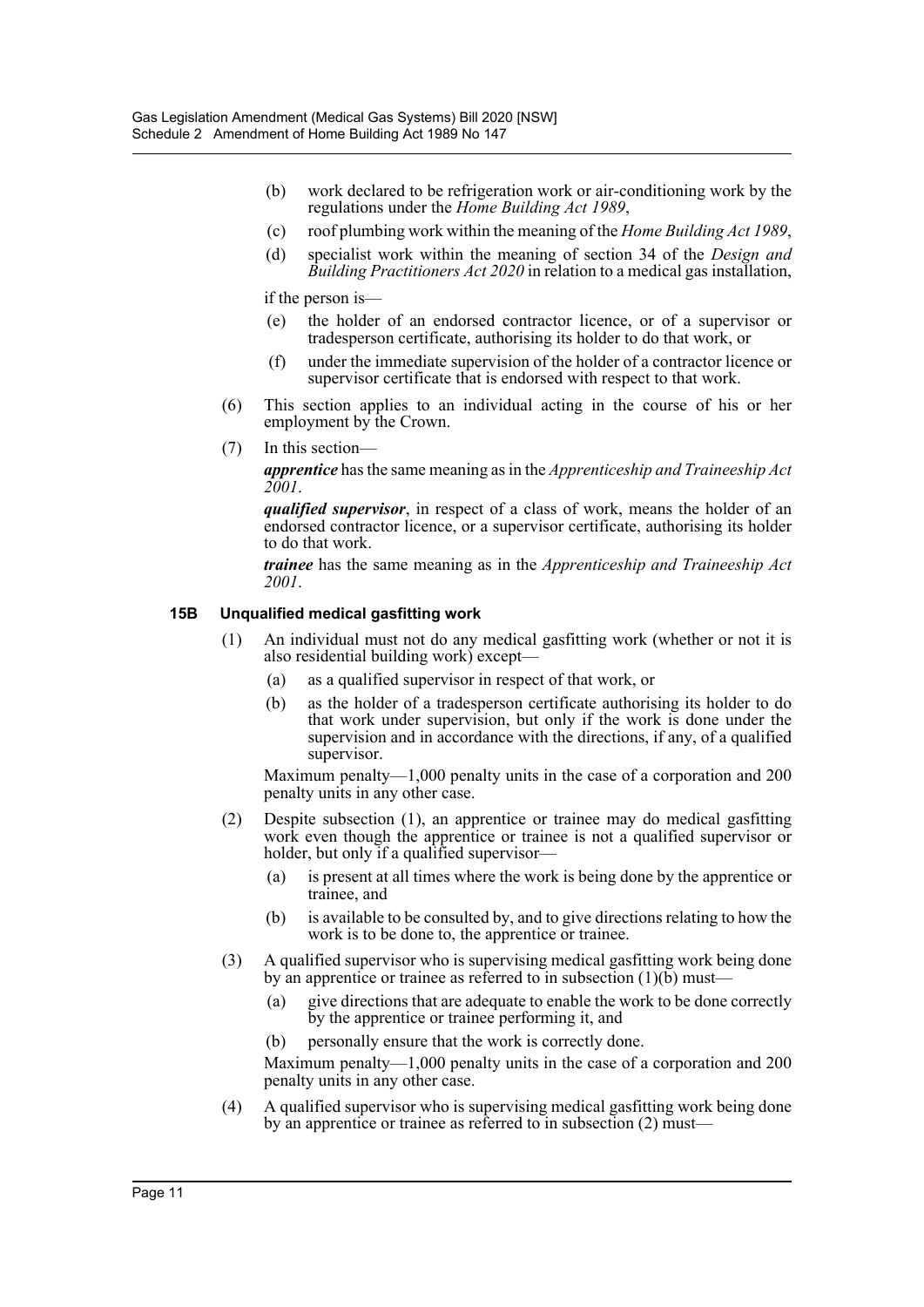- (a) give directions that are adequate to enable the work to be done correctly by the apprentice or trainee performing it (which, unless the qualified supervisor considers it unnecessary, must include directions requiring the apprentice or trainee to advise in detail on progress with the work), and
- (b) be present when the work is being done and be available to be consulted by, and to give directions relating to how the work is to be done to, the apprentice or trainee, and
- (c) personally ensure that the work is correctly done.

Maximum penalty—1,000 penalty units in the case of a corporation and 200 penalty units in any other case.

- (5) Despite subsection (1), a person may do medical gasfitting work that is also mechanical services and medical gas work, if the person is—
	- (a) the holder of an endorsed contractor licence, or of a supervisor or tradesperson certificate, authorising its holder to do that work, or
	- (b) under the immediate supervision of the holder of a contractor licence or supervisor certificate that is endorsed with respect to that work.
- (6) This section applies to an individual acting in the course of his or her employment by the Crown.
- (7) In this section—

*apprentice* has the same meaning as in the *Apprenticeship and Traineeship Act 2001*.

*qualified supervisor*, in respect of a class of work, means the holder of an endorsed contractor licence, or a supervisor certificate, authorising its holder to do that work.

*trainee* has the same meaning as in the *Apprenticeship and Traineeship Act 2001*.

#### **15C Unqualified medical gas technician work**

- (1) An individual must not do any medical gas technician work (whether or not it is also residential building work) except-
	- (a) as a qualified supervisor in respect of that work, or
	- (b) as the holder of a tradesperson certificate authorising its holder to do that work under supervision, but only if the work is done under the supervision and in accordance with the directions, if any, of a qualified supervisor.

Maximum penalty—1,000 penalty units in the case of a corporation and 200 penalty units in any other case.

- (2) Despite subsection (1), an apprentice or trainee may do medical gas technician work even though the apprentice or trainee is not a qualified supervisor or holder, but only if a qualified supervisor-
	- (a) is present at all times where the work is being done by the apprentice or trainee, and
	- (b) is available to be consulted by, and to give directions relating to how the work is to be done to, the apprentice or trainee.
- (3) A qualified supervisor who is supervising medical gas technician work being done by an apprentice or trainee as referred to in subsection  $(1)(b)$  must—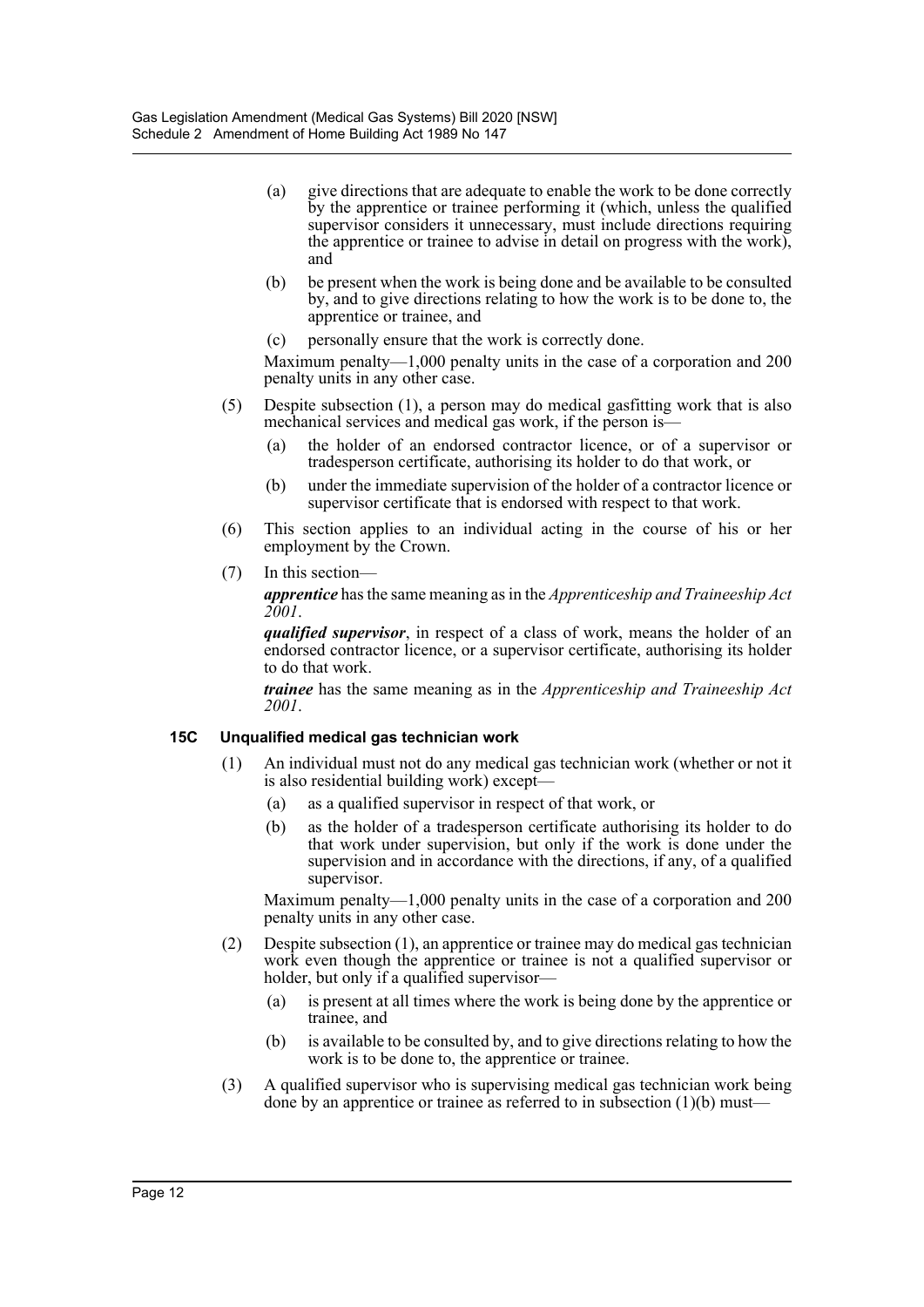- (a) give directions that are adequate to enable the work to be done correctly by the apprentice or trainee performing it, and
- (b) personally ensure that the work is correctly done.

Maximum penalty—1,000 penalty units in the case of a corporation and 200 penalty units in any other case.

- (4) A qualified supervisor who is supervising medical gas technician work being done by an apprentice or trainee as referred to in subsection (2) must—
	- (a) give directions that are adequate to enable the work to be done correctly by the apprentice or trainee performing it (which, unless the qualified supervisor considers it unnecessary, must include directions requiring the apprentice or trainee to advise in detail on progress with the work), and
	- (b) be present when the work is being done and be available to be consulted by, and to give directions relating to how the work is to be done to, the apprentice or trainee, and
	- (c) personally ensure that the work is correctly done.

Maximum penalty—1,000 penalty units in the case of a corporation and 200 penalty units in any other case.

- (5) This section applies to an individual acting in the course of his or her employment by the Crown.
- (6) In this section—

*apprentice* has the same meaning as in the *Apprenticeship and Traineeship Act 2001*.

*qualified supervisor*, in respect of a class of work, means the holder of an endorsed contractor licence, or a supervisor certificate, authorising its holder to do that work.

*trainee* has the same meaning as in the *Apprenticeship and Traineeship Act 2001*.

#### **[2] Sections 33E–33G**

Insert after section 33D—

#### **33E Additional requirements for obtaining endorsed contractor licenses and supervisor and tradesperson certificates relating to mechanical services and medical gas work**

- (1) A supervisor or tradesperson certificate must not be issued, and a contractor licence must not be endorsed to show that it is the equivalent to a supervisor certificate, that authorises its holder to do mechanical services and medical gas work unless the Secretary is satisfied that the applicant—
	- (a) has successfully completed one of the following VET qualifications—
		- (i) Certificate III in Plumbing (Mechanical Services),
		- (ii) Certificate III in Plumbing, and
	- (b) has successfully completed the following units of competency in the Construction, Plumbing and Services Training Package—
		- (i) Install medical gas pipeline systems,
		- (ii) Carry out WHS requirements, and
	- (c) has not less than 2 years of experience in mechanical services and medical gas work after the completion of that qualification.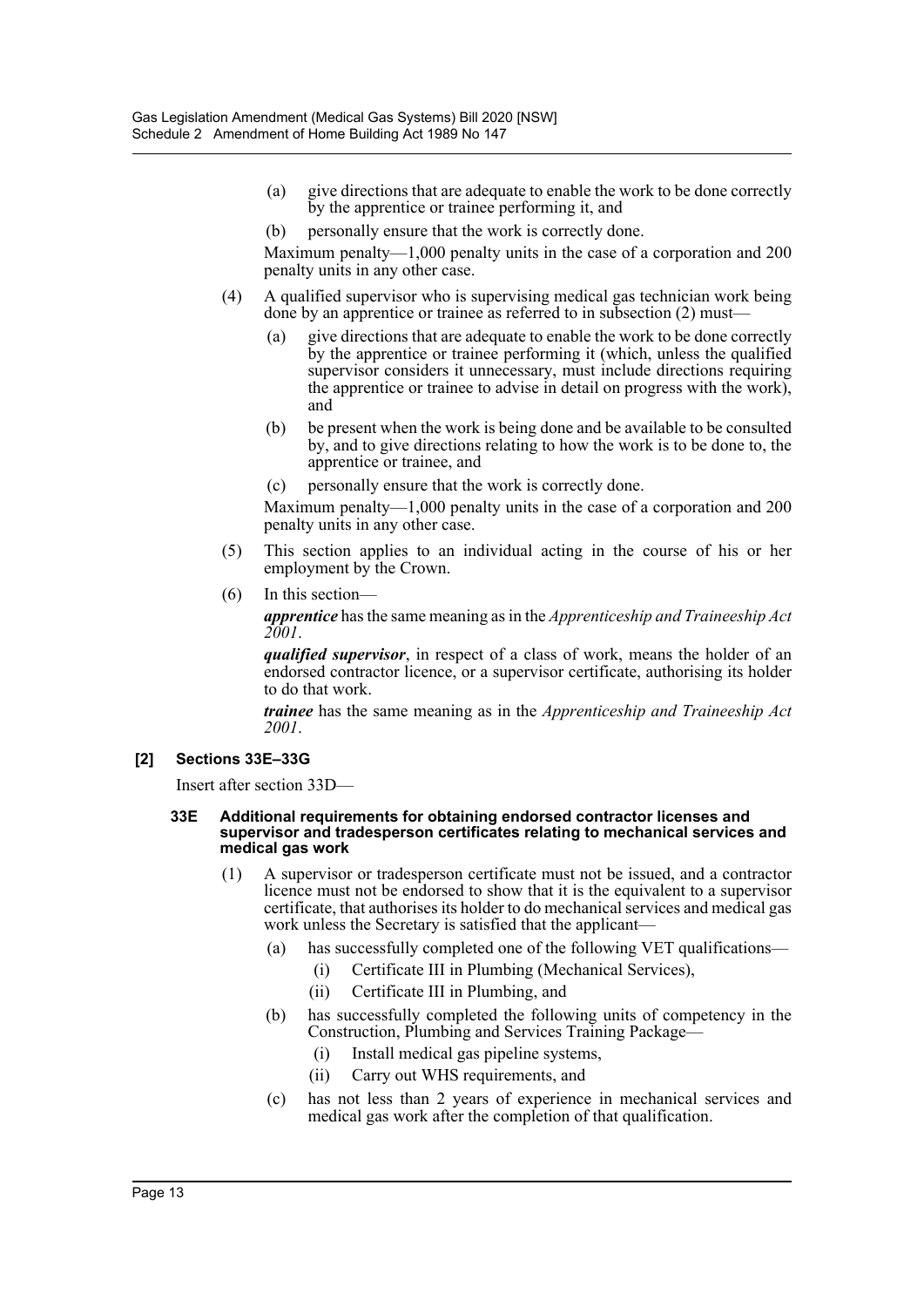- (2) A reference in this section to a VET qualification or a unit of competency includes a reference to a qualification or unit that replaces that qualification or unit.
- (3) In this section—

*VET qualification* has the same meaning as in the *National Vocational Education and Training Regulator Act 2011* of the Commonwealth.

#### **33F Additional requirements for obtaining endorsed contractor licenses and supervisor and tradesperson certificates relating to medical gasfitting work**

- (1) A supervisor or tradesperson certificate must not be issued, and a contractor licence must not be endorsed to show that it is the equivalent to a supervisor certificate, that authorises its holder to do medical gasfitting work unless the Secretary is satisfied that the applicant—
	- (a) has successfully completed one of the following VET qualifications—
		- (i) Certificate III in Plumbing (Mechanical Services),
		- (ii) Certificate III in Plumbing,
		- (iii) Certificate III in Gas Fitting, and
	- (b) has successfully completed the following units of competency in the Construction, Plumbing and Services Training Package—
		- (i) Install medical gas pipeline systems, and
		- (ii) Carry out WHS requirements, and
	- (c) has not less than 2 years of experience in medical gasfitting work after the completion of that qualification.
- (2) A reference in this section to a VET qualification or a unit of competency includes a reference to a qualification or unit that replaces that qualification or unit.
- (3) In this section—

*VET qualification* has the same meaning as in the *National Vocational Education and Training Regulator Act 2011* of the Commonwealth.

#### **33G Additional requirements for obtaining endorsed contractor licenses and supervisor and tradesperson certificates relating to medical gas technician work**

- (1) A supervisor or tradesperson certificate must not be issued, and a contractor licence must not be endorsed to show that it is the equivalent to a supervisor certificate, that authorises its holder to do medical gas technician work unless the Secretary is satisfied that the applicant—
	- (a) has successfully completed one of the following relevant VET qualifications—
		- (i) Certificate III in Plumbing (Mechanical Services),
		- (ii) Certificate III in Plumbing,
		- (iii) Certificate III in Gas Fitting,
		- (iv) Certificate IV in Engineering, and
	- (b) has successfully completed the following units of competency in the Construction, Plumbing and Services Training Package—
		- (i) Install medical gas pipeline systems,
		- (ii) Carry out WHS requirements, and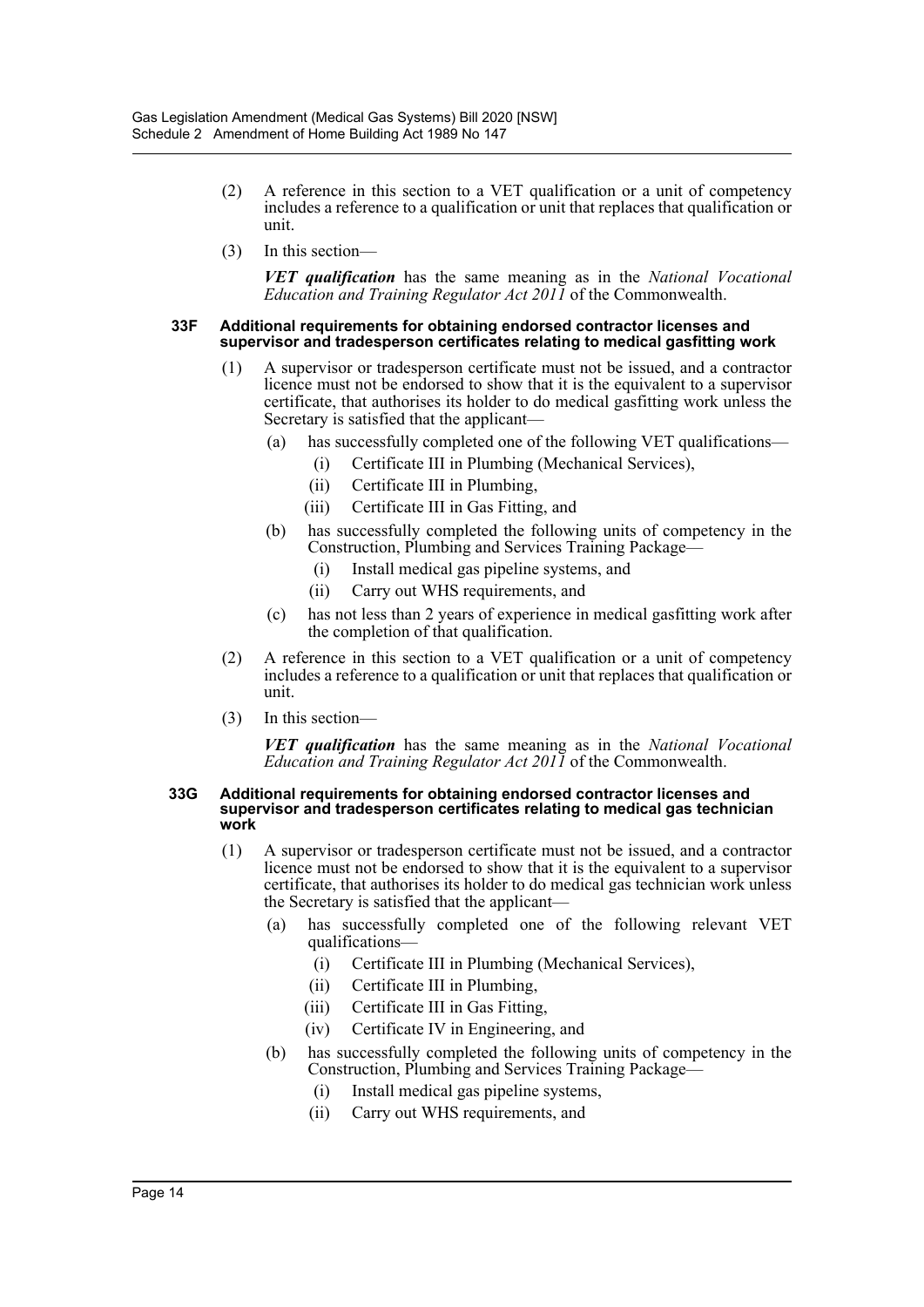- (c) has not less than 2 years of experience in medical gas technician work after the completion of that qualification.
- (2) A person is taken to have satisfactorily completed a relevant VET qualification if the person has a degree in engineering or another discipline that, in the opinion of the Secretary, is suitable for a person to do medical gas technician work.
- (3) A reference in this section to a VET qualification or a unit of competency includes a reference to a qualification or unit that replaces that qualification or unit.
- (4) In this section—

*VET qualification* has the same meaning as in the *National Vocational Education and Training Regulator Act 2011* of the Commonwealth.

#### **[3] Section 47 Production of authority**

Insert after section 47(d)—

(d1) in the case of a person performing medical gas technician work—a chief executive officer, or a person nominated in writing by a chief executive officer, of a medical facility, or

#### **[4] Section 47(2)**

Insert at the end of the section—

(2) For the purposes of this section—

*chief executive officer* of a medical facility means the person responsible for the day to day administration of the affairs of the medical facility.

*medical facility* has the same meaning as in the *Gas and Electricity (Consumer Safety) Act 2017*.

#### **[5] Section 140(2A)**

Insert after section 140(2)—

- $(2A)$  Despite subsection  $(2)(k)$ , regulations cannot be made for or with respect to-
	- (a) the exemption of a person from the requirements of sections 15A–15C, or
	- (b) the exemption of work from the definition of *mechanical services and medical gas work*.

#### **[6] Schedule 1 Definitions and other interpretative provisions**

Insert in alphabetical order in clause 1(1)—

*mechanical services and medical gas work* means—

- (a) the construction, installation, replacement, repair, alteration, maintenance, testing or commissioning of a mechanical heating, cooling or ventilation system in a building, which is associated with the heating, cooling or ventilation of that building, and includes the following—
	- (i) any valve, regulator, register, pipe, duct, flue, tank, heating or cooling pipe or surface, boiler, burner, solid fuel heater, coil or other item that is used in the system,
	- (ii) in the case of a cooling tower, any water pipe, valve, pump, automated dosing device or automated bleeding device or any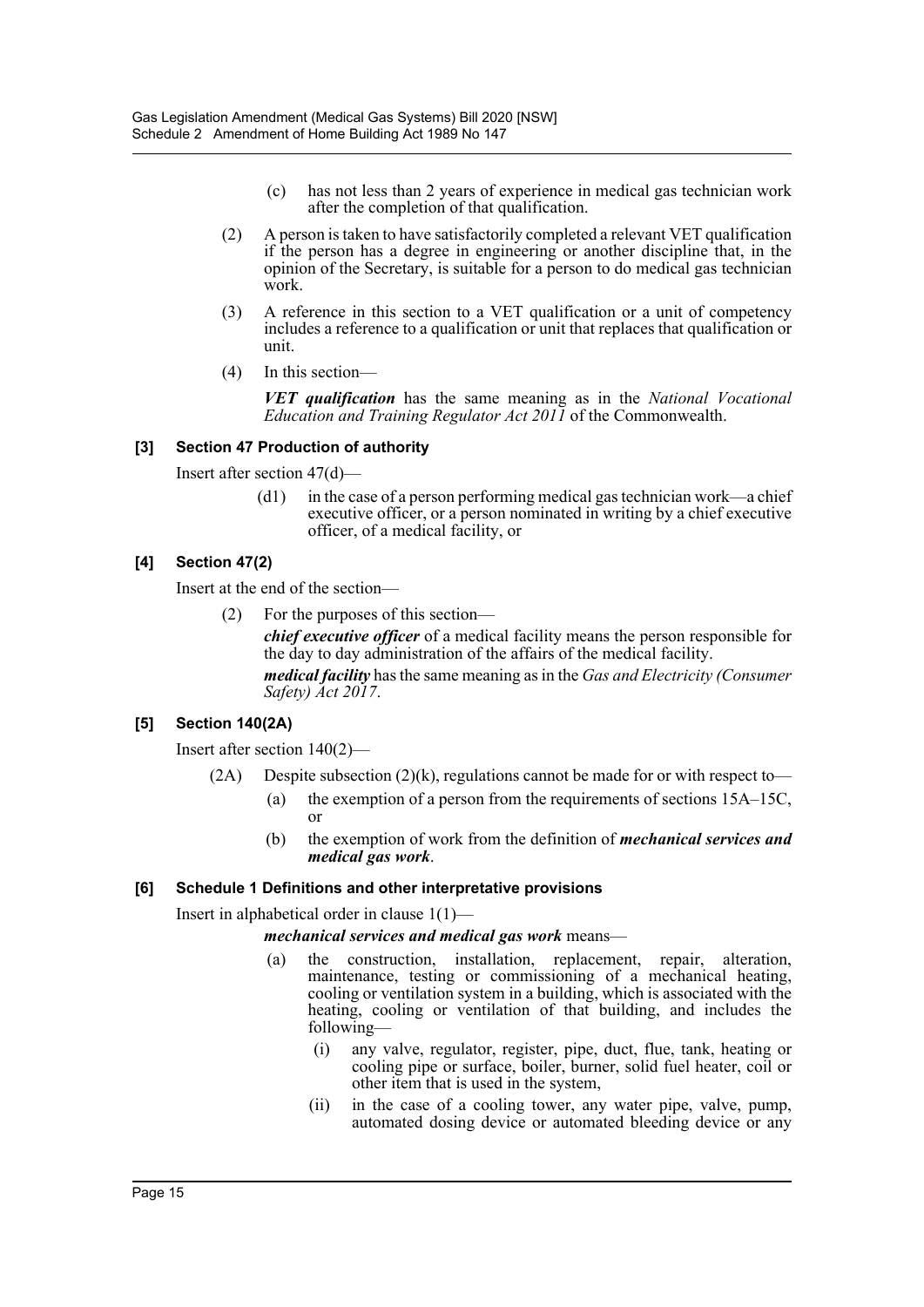other mechanical component that affects the cooling tower's cooling water flow rate or wastewater disposal,

- (iii) roof sheeting and roof flashing that is necessary for the purpose of any work described in this paragraph or paragraphs  $(b)$ – $(d)$ , and
- (b) medical gasfitting work, and
- (c) the installation, commissioning and any incidental design work that is associated with the installation and commissioning of—
	- (i) any part of a single head split system, or
	- (ii) a ceiling cassette system, or
	- (iii) an add-on condenser unit for a ducted system,

that is associated with the heating and cooling of a building, and

(d) any design work that is incidental to, or associated with, any work described in paragraphs (a) and (b),

but does not include the following—

- (e) gasfitting work,
- (f) any work on a cooling tower drift eliminator,
- (g) any treatment of cooling or heating water,
- (h) any cleaning of a cooling tower,
- (i) disassembly or reassembly of a flue terminal for the purposes of cleaning a solid fuel heater,
- (j) the connection or disconnection of a system referred to in paragraphs (a)–(d) from a water supply other than disconnection of the system from a water supply at an isolating valve adjacent to a mechanical component of that system.

*medical gas technician work* has the same meaning as in the *Gas and Electricity (Consumer Safety) Act 2017*.

*medical gasfitting work* has the same meaning as in the *Gas and Electricity (Consumer Safety) Act 2017*.

#### **[7] Schedule 1, clause 1(1), definition of "specialist work"**

Insert after paragraph (a)—

- (a1) mechanical services and medical gas work,
- (a2) medical gasfitting work,
- (a3) medical gas technician work,

#### **[8] Schedule 4 Savings and transitional provisions**

Insert at the end of the Schedule—

### **Part 26 Provisions consequent on enactment of Gas Legislation Amendment (Medical Gas Systems) Act 2020**

#### **158 Transitional exemption from certain offences relating to medical gas related work**

(1) Sections 4, 5, 12, 15A–15C and 16 do not have effect during the transitional period in relation to specialist work that is medical gasfitting work, mechanical services and medical gas work or medical gas technician work.